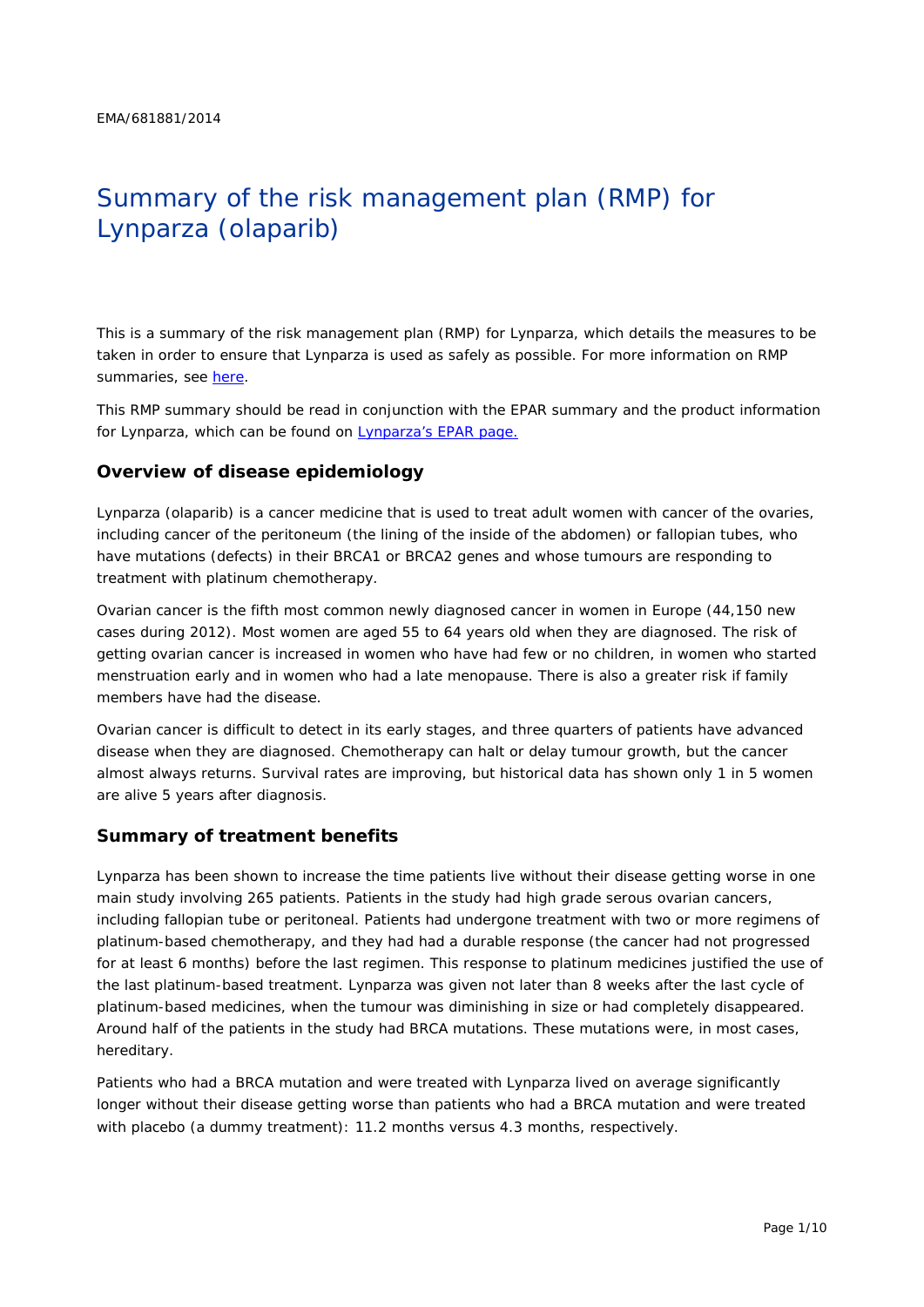# **Unknowns relating to treatment benefits**

Most patients treated with Lynparza in the clinical studies were white Caucasians. Very few patients studied had liver or kidney problems, so the safety and effectiveness of Lynparza in such patients is unknown.

### **Summary of safety concerns**

#### *Important identified risks*

| <b>Risk</b>                                              | What is known                                                                                                                                                                                                                                                                                                                                                                                                                                                                                                        | Preventability                                                                                                                                                                                                                                                                                                                                                                                                                                                                                                         |
|----------------------------------------------------------|----------------------------------------------------------------------------------------------------------------------------------------------------------------------------------------------------------------------------------------------------------------------------------------------------------------------------------------------------------------------------------------------------------------------------------------------------------------------------------------------------------------------|------------------------------------------------------------------------------------------------------------------------------------------------------------------------------------------------------------------------------------------------------------------------------------------------------------------------------------------------------------------------------------------------------------------------------------------------------------------------------------------------------------------------|
| Effects on the<br>blood<br>(haematological<br>toxicity)  | Patients treated with Lynparza have<br>experienced anaemia (reduction in red<br>blood cell count or haemoglobin),<br>reductions in the numbers of white blood<br>cells and reductions in numbers of<br>platelets (components that help the<br>blood to clot):<br>Anaemia occurred in approximately 4<br>out of 10 patients<br>A reduction in white blood cell count<br>$\bullet$<br>occurred in less than 2 out of 10<br>patients<br>A reduction in platelet count<br>$\bullet$<br>occurred in less than 1 out of 20 | These effects can be managed making<br>sure blood counts are satisfactory before<br>starting treatment and by monitoring<br>with regular blood testing of patients<br>whilst taking treatment with Lynparza,<br>(at least once per month for the first<br>year of treatment and as needed after<br>that).<br>Any effects on the blood should be<br>treated as necessary, by either reducing<br>the dose of Lynparza, or by briefly<br>interrupting treatment. Severe effects<br>on the blood may need to be treated by |
|                                                          | patients<br>Most of the effects on blood cell counts<br>in the Lynparza clinical studies were mild<br>to moderate, and most did not cause any<br>symptoms in patients. However,<br>anaemia may cause tiredness, shortness<br>of breath, pale skin or fast heart beat;<br>reductions in white cell count can lead to<br>increased risk of fever or greater risk of<br>infection; and reductions in platelet<br>count may lead to an increased risk of a<br>bruising or bleeding for longer if injured.                | giving medication or transfusions. If the<br>results of blood tests have not returned<br>to normal after a 4-week interruption in<br>treatment, testing of the bone marrow is<br>recommended.                                                                                                                                                                                                                                                                                                                          |
| Raised<br>creatinine<br>levels                           | Patients treated with Lynparza have<br>experienced increases in creatinine in<br>their blood. Creatinine is a measurement<br>of the function of the kidneys. The<br>increase in creatinine observed was<br>generally mild or moderate and kidney<br>function was not affected.                                                                                                                                                                                                                                       |                                                                                                                                                                                                                                                                                                                                                                                                                                                                                                                        |
| Feeling sick<br>(nausea) and<br>being sick<br>(vomiting) | Side effects were generally mild or<br>moderate and did not require any<br>change in treatment. Approximately two<br>thirds of patients treated with Lynparza<br>reported nausea. Mild to moderate<br>nausea can lead to loss of appetite or an                                                                                                                                                                                                                                                                      | These effects can be managed by the<br>use of anti-sickness medications.                                                                                                                                                                                                                                                                                                                                                                                                                                               |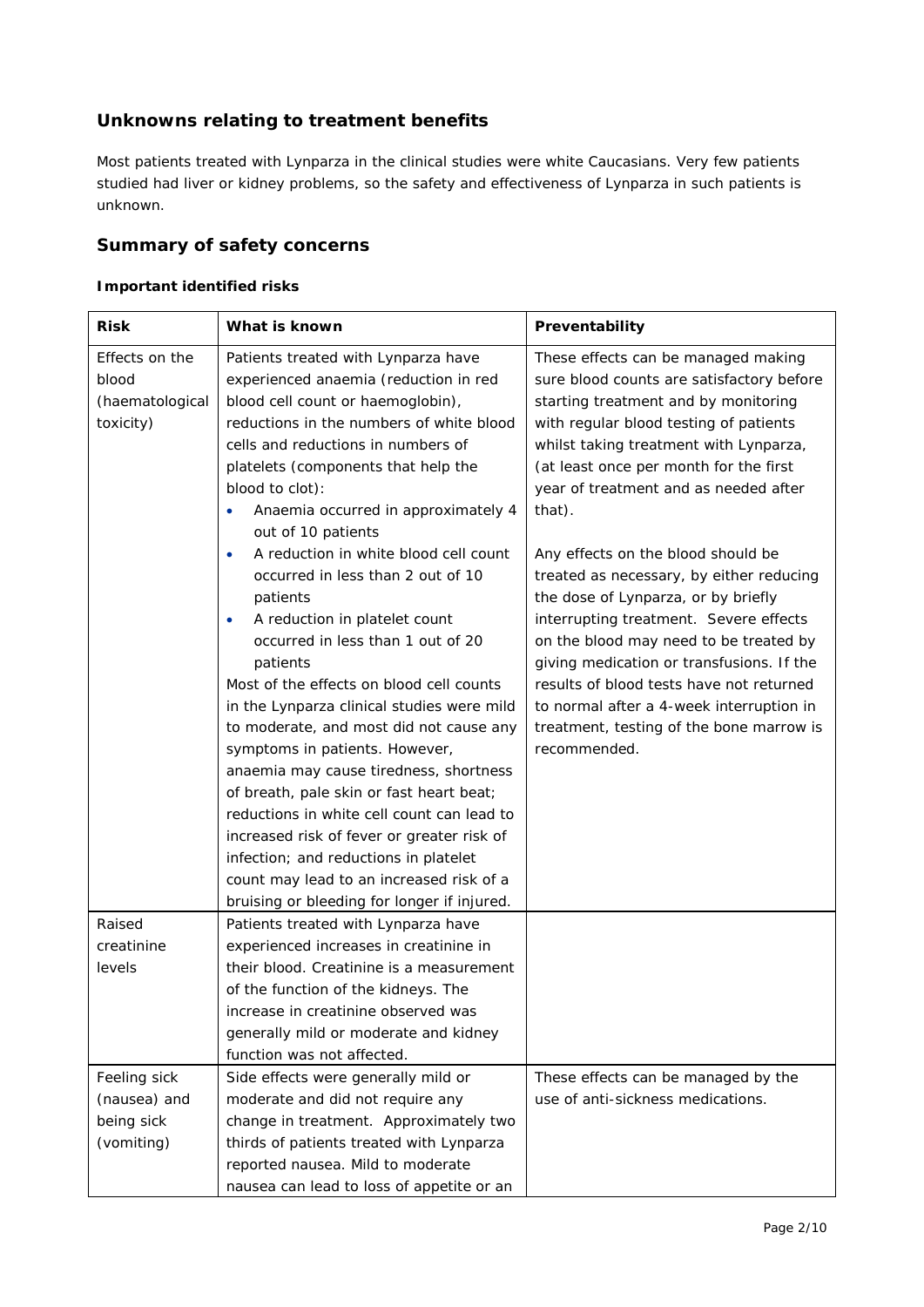| <b>Risk</b> | What is known                         | Preventability |
|-------------|---------------------------------------|----------------|
|             | involuntary urge to be sick.          |                |
|             | Approximately 4 out of 10 patients    |                |
|             | treated with Lynparza reported being  |                |
|             | sick. Some patients were treated with |                |
|             | anti-sickness medicines.              |                |

#### *Important potential risks*

| <b>Risk</b>                                                                                                   | What is known                                                                                                                                                                                                                                                                                                                                                                                                                                                                                                                                                                                                                                                                                                                                                                                                                                                                                                                                                                                                                                                                                                                                                                                                                |
|---------------------------------------------------------------------------------------------------------------|------------------------------------------------------------------------------------------------------------------------------------------------------------------------------------------------------------------------------------------------------------------------------------------------------------------------------------------------------------------------------------------------------------------------------------------------------------------------------------------------------------------------------------------------------------------------------------------------------------------------------------------------------------------------------------------------------------------------------------------------------------------------------------------------------------------------------------------------------------------------------------------------------------------------------------------------------------------------------------------------------------------------------------------------------------------------------------------------------------------------------------------------------------------------------------------------------------------------------|
| Bone marrow<br>abnormalities and<br>cancers<br>(myelodysplastic<br>syndrome/acute<br>myeloid leukaemia)       | Myelodysplastic syndrome (MDS) or acute myeloid leukaemia (AML) have<br>been reported in a small number of patients who have taken olaparib alone or<br>in combination with other cancer medicines. The majority of these cases have<br>been fatal. The majority of patients had a BRCA mutation (a defect in one of<br>the two BRCA genes) and some had a history of previous cancer or of bone<br>marrow abnormalities. These patients had received extensive previous<br>chemotherapy, which might have contributed to causing these symptoms.<br>MDS is a pre-cancerous abnormality of the bone marrow. Symptoms include<br>weakness, feeling tired, fever, weight loss, frequent infections, bruising,<br>bleeding easily, breathlessness and blood in urine or stools. MDS can progress<br>to AML, which is a cancer of the blood and bone marrow where the cells<br>produced by the bone marrow are abnormal, resulting in anaemia, infection,<br>or easy bleeding. Both MDS and AML are serious conditions, which can result<br>in death.<br>Less than 1 in 100 olaparib-treated patients developed either MDS or AML. A<br>similar number of placebo or chemotherapy-treated patients also developed<br>MDS or AML. |
| Inflammation of the<br>lungs (pneumonitis)                                                                    | One in 200 patients treated with Lynparza reported pneumonitis. A similar<br>number of placebo- or chemotherapy- treated patients also developed<br>pneumonitis. Patients with pneumonitis may have difficulty breathing, and<br>may experience coughing and wheezing which affects their quality of life.<br>Pneumonitis is a serious condition that often requires hospitalisation. If<br>spotted early, however, there is a better chance that it can be successfully<br>treated.                                                                                                                                                                                                                                                                                                                                                                                                                                                                                                                                                                                                                                                                                                                                         |
| Development of new<br>types of cancers<br>(other than bone<br>marrow cancers)                                 | The number of Lynparza-treated patients in the clinical trial programme who<br>reported a new type of cancer, other than bone marrow cancers, was small<br>(less than 1 in 100 patients), similar to the number of placebo-treated<br>patients. The rate of development of new types of cancers in Lynparza-treated<br>patients was similar to that reported in the medical literature on ovarian and<br>breast-cancer patients. Due to the way that Lynparza works in the body,<br>patients may potentially be at an increased risk of developing new cancers,<br>although there may also be other reasons, e.g., previous treatment with<br>chemotherapy, family history, environmental risks etc.                                                                                                                                                                                                                                                                                                                                                                                                                                                                                                                         |
| Use in a way that is<br>different from that<br>described in the<br>approved prescribing<br>information ('off- | The authorised use of Lynparza is described in the summary of product<br>characteristics (SmPC) and package leaflet (PL). The use of Lynparza in ways<br>that are different to that described in the SmPC is called 'off-label' use. Off-<br>label use may include: use in children, use in combination with chemotherapy<br>medicines, use in the treatment of other types of cancer, and use in the                                                                                                                                                                                                                                                                                                                                                                                                                                                                                                                                                                                                                                                                                                                                                                                                                        |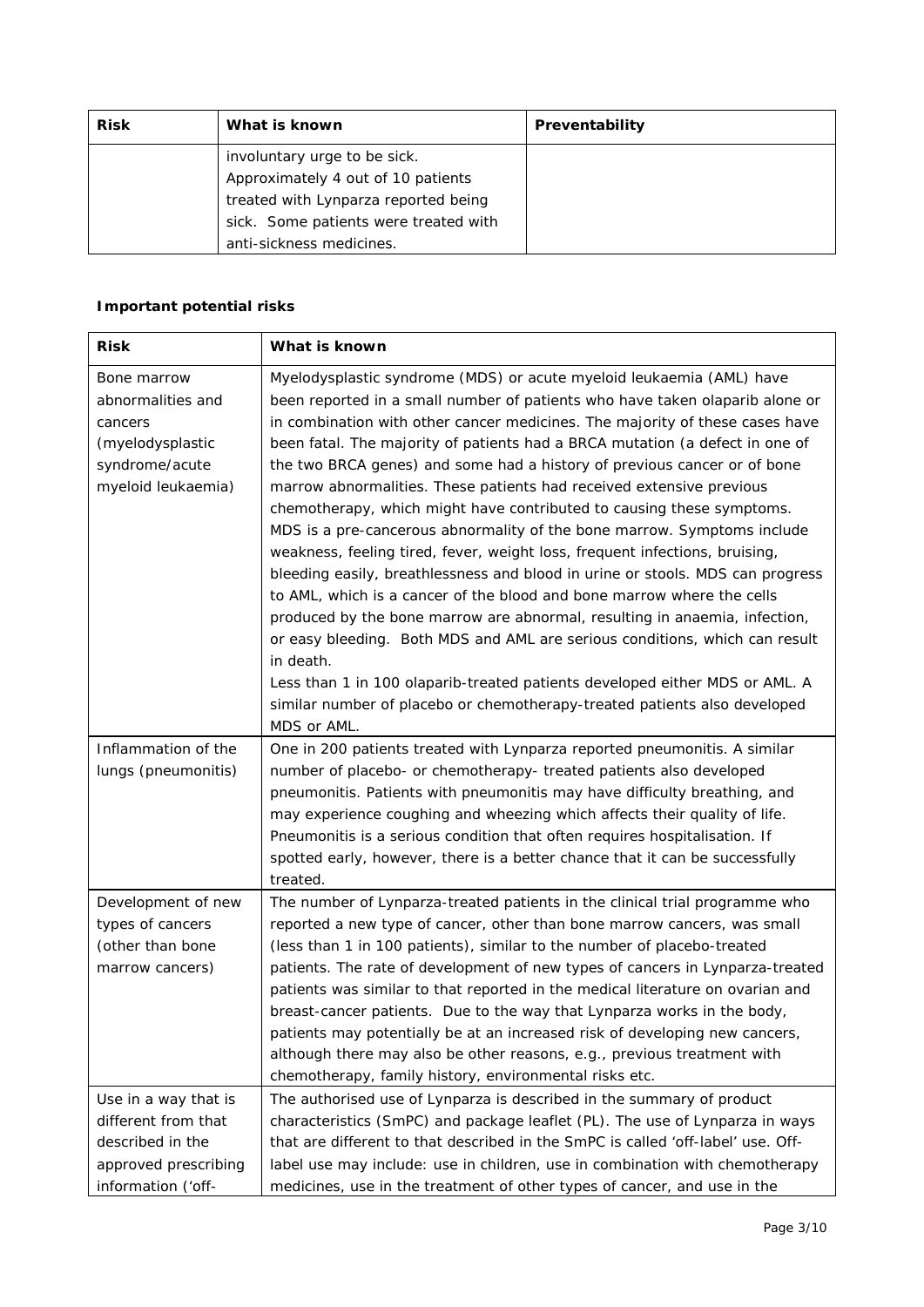| <b>Risk</b>         | What is known                                                                     |
|---------------------|-----------------------------------------------------------------------------------|
| label' use)         | treatment of diseases other than cancer. Off-label use of Lynparza is a           |
|                     | potential risk to patients, as its safety and effectiveness is unknown.           |
|                     | Some of the likely risks of off-label use for Lynparza can be predicted, based    |
|                     | on information from other clinical studies with Lynparza. These studies show      |
|                     | that using Lynparza together with other chemotherapy medicines can lead to        |
|                     | increased effects on the blood resulting in reduction in the numbers of white     |
|                     | blood cells and platelets, and anaemia. The potential effectiveness of Lynparza   |
|                     | treatment for other cancers or diseases, or in other types of patients, is likely |
|                     | to be unknown.                                                                    |
| Potential for       | Patients who take the recommended dose of Lynparza have to take 8 capsules        |
| medication errors   | (400 mg) twice a day (a total of 16 capsules each day taken as two separate       |
|                     | doses). This high number of capsules could possibly lead to medication errors     |
|                     | especially if patients take several other medications.                            |
| Effects on survival | There are no data from the use of Lynparza in pregnant women. Animal              |
| and development of  | studies have shown that Lynparza causes adverse effects on the survival and       |
| the unborn child    | the development of the fetus. Therefore, women of childbearing potential          |
|                     | must use effective contraception during treatment with Lynparza and for 1         |
|                     | month after receiving the last dose of Lynparza. It is not known whether          |
|                     | Lynparza may affect the effectiveness of some oral contraceptives and             |
|                     | therefore additional non-hormonal contraceptive methods should be used.           |
|                     | Pregnancy tests should be carried out before starting Lynparza and at regular     |
|                     | intervals during treatment. Women of childbearing potential should not            |
|                     | become pregnant while taking this medicine and not be pregnant at the             |
|                     | beginning of treatment.                                                           |

#### *Missing information*

| <b>Risk</b>          | What is known                                                                       |
|----------------------|-------------------------------------------------------------------------------------|
| Use with other       | Patients taking certain types of medicines or herbal products that could alter      |
| medicinal products,  | the way Lynparza is removed from the body were not allowed to participate in        |
| including herbal     | the Lynparza clinical studies. Patients are advised to tell their doctor about      |
| products and other   | any other medication being taken, including vitamins and nutritional                |
| traditional remedies | supplements. There are certain medications that should also be avoided if           |
|                      | possible:                                                                           |
|                      | - Itraconazole (used to treat fungal infections)                                    |
|                      | - Telithromycin, clarithromycin (used to treat bacterial infections)                |
|                      | - Boosted protease inhibitors, nelfinavir, indinavir, saquinavir, boceprevir,       |
|                      | telaprevir, nevirapine (used to treat viral infections, primarily HIV)              |
|                      | - Rifampicin, rifapentine, rifabutin (used to treat bacterial infections, primarily |
|                      | tuberculosis)                                                                       |
|                      | - Phenytoin, carbamazepine, phenobarbital (used as a sedative or to treat           |
|                      | seizures and epilepsy)                                                              |
|                      | - St John's wort (a herbal remedy used mainly for depression), herbal               |
|                      | products and other traditional remedies.                                            |
|                      | It is possible that the blood levels of Lynparza, or of other medicines, may be     |
|                      | affected (either increased or decreased), when given together. Changes in           |
|                      | blood levels of any drug may reduce its effectiveness or increase side effects.     |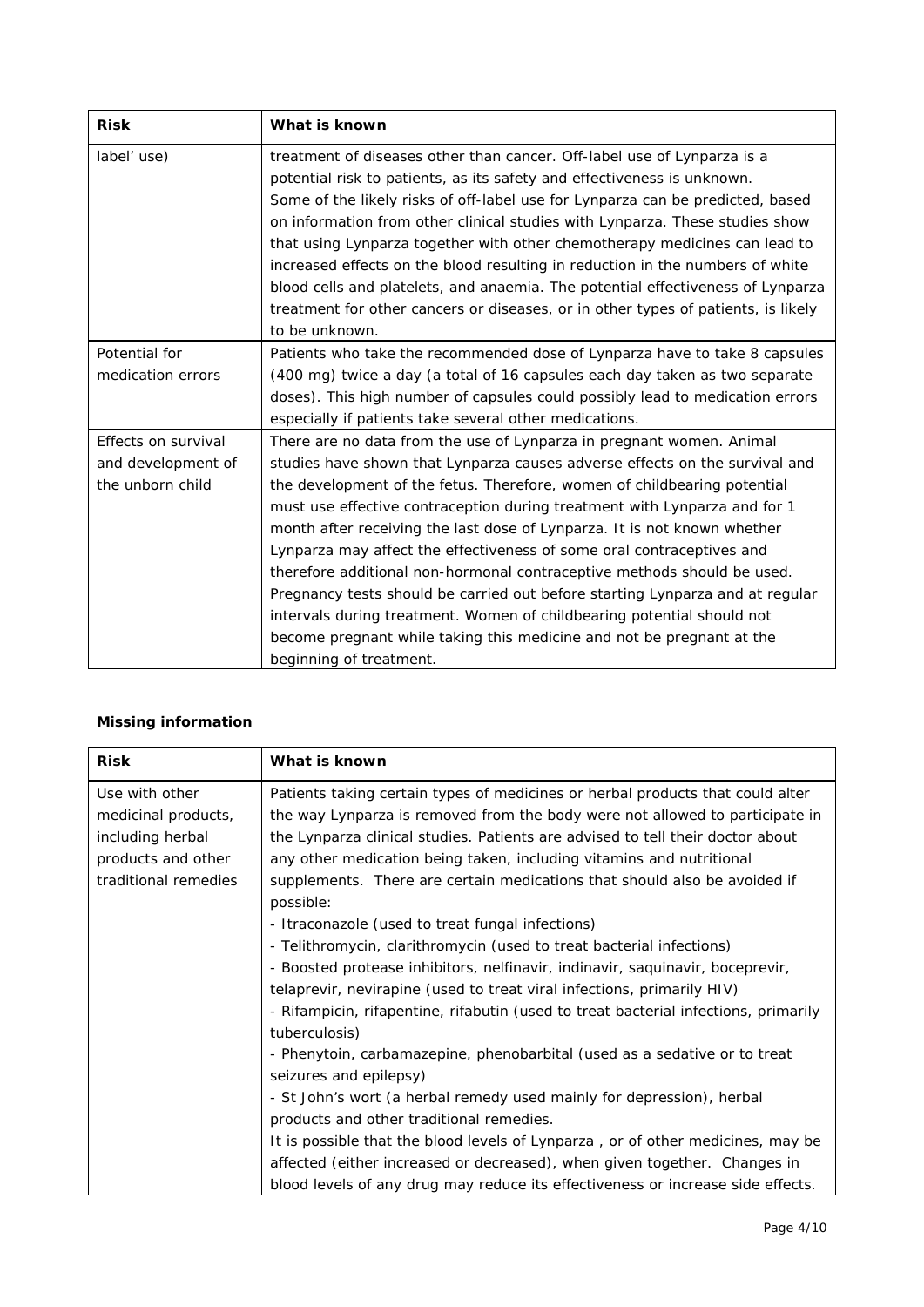| <b>Risk</b>            | What is known                                                                     |
|------------------------|-----------------------------------------------------------------------------------|
|                        | Certain types of medicines may be affected by Lynparza e.g., statins and          |
|                        | hormonal contraceptives. It is therefore important that patients tell their       |
|                        | doctor about all medications they are taking.                                     |
| Use in patients with   | Lynparza is removed from the body by the kidney and liver, therefore patients     |
| reduced liver or       | with reduced kidney or liver function might not be able to remove olaparib        |
| kidney function        | from the body as effectively as patients with normal kidney and liver function,   |
|                        | possibly resulting in higher blood levels of olaparib and increased side effects. |
|                        | Lynparza is not recommended for use in patients with moderate or severely         |
|                        | reduced kidney function, or in patients with reduced liver function.              |
| Use in older patients  | Most of the patients in the Lynparza clinical studies were less than 65 years     |
| >65 years              | old. The types and number of side effects in patients younger than 65 years       |
|                        | were similar to those in patients aged 65 years and older, except that the        |
|                        | older patients tended to have slightly more severe side effects. However, this    |
|                        | difference was small and patients aged 65 years and older should be treated       |
|                        | with Lynparza at the same dose as patients younger than 65 years.                 |
| Use in ethnically      | Over 9 in 10 of all patients who have been treated with Lynparza in clinical      |
| diverse groups         | studies to date were white. There are very little data available on patients of   |
|                        | other racial or ethnic groups. However the dose of Lynparza is the same for all   |
|                        | racial and ethnic groups.                                                         |
| Long-term treatment    | There is limited data available for patients who have taken Lynparza              |
| with Lynparza          | treatment for longer than 2 years. Therefore, side effects following long-term    |
| /potential toxicity to | treatment with Lynparza are not known. In the main clinical study, 24% (32        |
| Lynparza               | out of 136) of patients remained on maintenance treatment at 2 years.             |
| Use in patients        | There are no data available for patients whose performance status is poor,        |
| capable of only        | that is patients who are capable of only limited self-care, confined to a bed or  |
| limited self-care or   | chair more than 50% of waking hours or patients who are completely disabled       |
| patients who cannot    | who cannot carry out any self-care and are totally confined to bed or chair.      |
| carry out any self-    |                                                                                   |
| care.                  |                                                                                   |

# **Summary of risk minimisation measures by safety concern**

All medicines have a summary of product characteristics (SmPC) which provides physicians, pharmacists and other healthcare professionals with details on how to use the medicine, and also describes the risks and recommendations for minimising them. Information for patients is available in lay language in the package leaflet. The measures listed in these documents are known as 'routine risk minimisation measures'.

The SmPC and the package leaflet are part of the medicine's product information. The product information for Lynparza can be found on [Lynparza's EPAR page.](http://www.ema.europa.eu/ema/index.jsp?curl=/pages/medicines/human/medicines/003726/human_med_001831.jsp)

This medicine has no additional risk minimisation measures.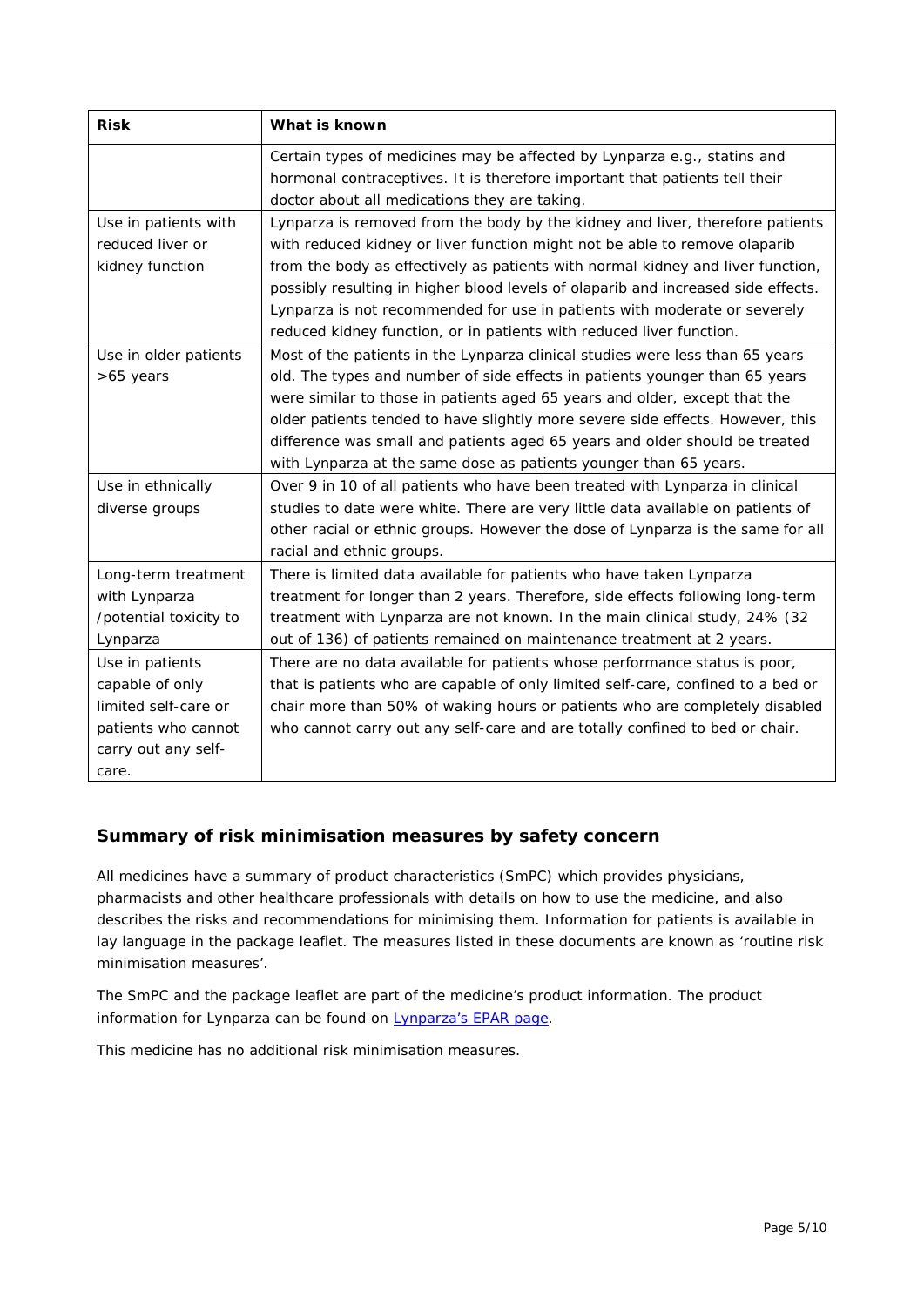# **Planned post-authorisation development plan**

| Study/activity<br>(including study<br>number) | <b>Objectives</b>                     | <b>Safety concerns</b><br>/efficacy issue<br>addressed | <b>Status</b> | <b>Planned date for</b><br>submission of<br>(interim and)<br>final results |
|-----------------------------------------------|---------------------------------------|--------------------------------------------------------|---------------|----------------------------------------------------------------------------|
| <b>Study</b>                                  | To investigate the                    | To provide                                             | Ongoing       | Interim report                                                             |
| D0816C00008                                   | effect of rifampicin                  | information on the                                     |               | available 3Q 2014.                                                         |
| A study of the                                | on the blood                          | effect of certain                                      |               | Final report Q3                                                            |
| effect of another                             | levels of olaparib                    | types of medicines                                     |               | 2015.                                                                      |
| medicine called                               | after oral dosing                     | on the blood                                           |               |                                                                            |
| rifampicin which is                           | of olaparib tablets.                  | levels of olaparib.                                    |               |                                                                            |
| also broken down                              | To further                            |                                                        |               |                                                                            |
| by enzymes in the                             | investigate safety                    |                                                        |               |                                                                            |
| liver, on the blood                           | and effectiveness                     |                                                        |               |                                                                            |
| levels of olaparib                            | of olaparib in                        |                                                        |               |                                                                            |
|                                               | patients with                         |                                                        |               |                                                                            |
|                                               | cancer.                               |                                                        |               |                                                                            |
| <b>Study</b>                                  | To investigate the                    | To provide                                             | Ongoing       | Interim report                                                             |
| D0816C00005                                   | effect of mild or                     | information on the                                     |               | estimated to be                                                            |
| A study of olaparib                           | moderately                            | use of olaparib in                                     |               | available by Q2                                                            |
| in patients with                              | reduced liver                         | patients with                                          |               | 2015. Final report                                                         |
| normal and<br>reduced liver                   | function on blood                     | reduced liver<br>function.                             |               | by Q1 2016.                                                                |
| function                                      | levels, safety and                    |                                                        |               |                                                                            |
|                                               | tolerability of<br>olaparib in cancer |                                                        |               |                                                                            |
|                                               | patients,                             |                                                        |               |                                                                            |
|                                               | compared with                         |                                                        |               |                                                                            |
|                                               | patients with                         |                                                        |               |                                                                            |
|                                               | normal liver                          |                                                        |               |                                                                            |
|                                               | function.                             |                                                        |               |                                                                            |
| <b>Study</b>                                  | To investigate the                    | To provide                                             | Ongoing       | Interim report                                                             |
| D0816C00006                                   | effect of mild or                     | information on the                                     |               | estimated to be                                                            |
| An study of                                   | moderately                            | use of olaparib in                                     |               | available by Q2                                                            |
| olaparib in                                   | reduced kidney                        | patients with                                          |               | 2015. Final report                                                         |
| patients with                                 | function on blood                     | reduced kidney                                         |               | by Q1 2016.                                                                |
| normal and                                    | levels, safety and                    | function.                                              |               |                                                                            |
| reduced kidney                                | tolerability of                       |                                                        |               |                                                                            |
| function                                      | olaparib in cancer                    |                                                        |               |                                                                            |
|                                               | patients,                             |                                                        |               |                                                                            |
|                                               | compared with                         |                                                        |               |                                                                            |
|                                               | patients with                         |                                                        |               |                                                                            |
|                                               | normal kidney                         |                                                        |               |                                                                            |
|                                               | function. Plasma                      |                                                        |               |                                                                            |
|                                               | and urine samples                     |                                                        |               |                                                                            |
|                                               | from this study                       |                                                        |               |                                                                            |
|                                               | will be used to                       |                                                        |               |                                                                            |
|                                               | identify                              |                                                        |               |                                                                            |
|                                               | breakdown                             |                                                        |               |                                                                            |

# *List of studies in post-authorisation development plan*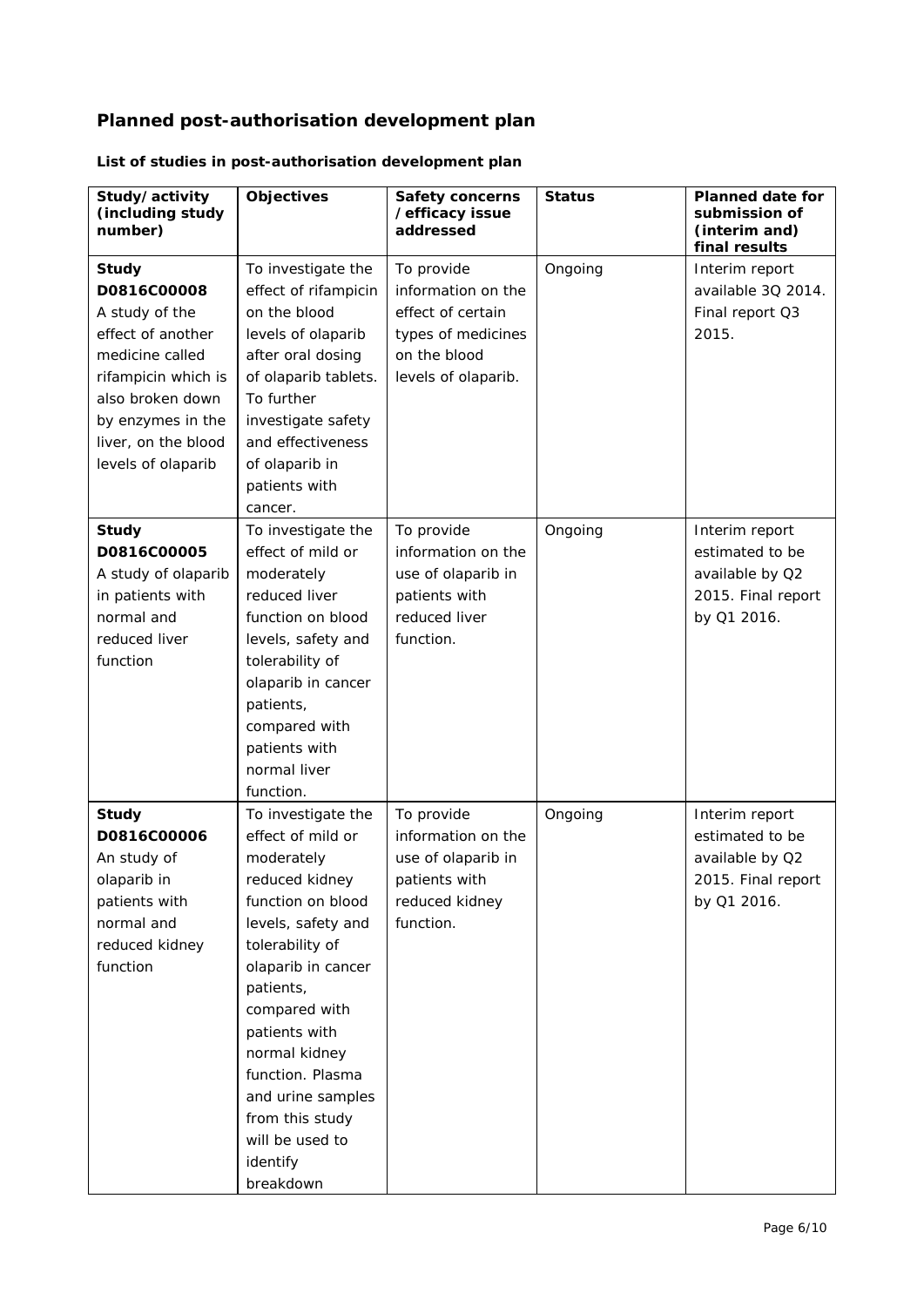| Study/activity<br>(including study<br>number) | <b>Objectives</b>               | <b>Safety concerns</b><br>/efficacy issue<br>addressed | <b>Status</b> | <b>Planned date for</b><br>submission of<br>(interim and)<br>final results |
|-----------------------------------------------|---------------------------------|--------------------------------------------------------|---------------|----------------------------------------------------------------------------|
|                                               | products of                     |                                                        |               |                                                                            |
|                                               | olaparib.                       |                                                        |               |                                                                            |
| <b>Study</b>                                  | To investigate the              | To provide                                             | Ongoing       | Interim report                                                             |
| D0816C00007                                   | effects on blood                | information on the                                     |               | available                                                                  |
| A study of the                                | levels of olaparib              | effect of certain                                      |               | September 2014.                                                            |
| effect of a                                   | when given                      | types of medicines                                     |               | Final report Q2                                                            |
| medicine called                               | together with                   | on the blood                                           |               | 2015.                                                                      |
| itraconazole on                               | itraconazole.                   | levels of olaparib.                                    |               |                                                                            |
| the blood levels of                           | To further                      | To confirm                                             |               |                                                                            |
| olaparib and a                                | investigate safety              | whether olaparib                                       |               |                                                                            |
| study of changes                              | and tolerability of             | affects the                                            |               |                                                                            |
| in electrical                                 | olaparib tablets in             | electrical activity                                    |               |                                                                            |
| activity in the                               | patients with                   | of the heart.                                          |               |                                                                            |
| heart following                               | cancer.                         |                                                        |               |                                                                            |
| olaparib tablet                               | To investigate                  |                                                        |               |                                                                            |
| dosing.                                       | changes in the                  |                                                        |               |                                                                            |
|                                               | electrical activity             |                                                        |               |                                                                            |
|                                               | of the heart                    |                                                        |               |                                                                            |
|                                               | following olaparib              |                                                        |               |                                                                            |
|                                               | dosing.                         |                                                        |               |                                                                            |
| <b>Study</b>                                  | To investigate the              | Further evidence                                       | Started       | Initial data                                                               |
| D0818C00001                                   | safety and                      | of efficacy and                                        |               | estimated to be                                                            |
| A study of the                                | effectiveness of                | safety in patients                                     |               | available by the                                                           |
| safety and                                    | olaparib in women               | with BRCA                                              |               | end of 2016. Final                                                         |
| effectiveness of                              | with advanced                   | mutations.                                             |               | data estimated to                                                          |
| olaparib tablets in                           | ovarian cancer                  | To provide                                             |               | be available Q2                                                            |
| the treatment of                              | who have BRCA1                  | additional safety                                      |               | 2020.                                                                      |
| women with                                    | or BRCA2                        | data to gain more                                      |               |                                                                            |
| ovarian cancer                                | mutations, and                  | information about                                      |               |                                                                            |
| who have certain                              | whose cancer has                | important                                              |               |                                                                            |
| changes in their                              | responded                       | identified risks,                                      |               |                                                                            |
| BRCA1 or BRCA2                                | (reduced in size or             | important                                              |               |                                                                            |
| genes (mutations)                             | disappeared)                    | potential risks,                                       |               |                                                                            |
|                                               | following one                   | and missing                                            |               |                                                                            |
|                                               | course of                       | information.                                           |               |                                                                            |
|                                               | treatment with                  |                                                        |               |                                                                            |
|                                               | platinum-based<br>chemotherapy. |                                                        |               |                                                                            |
|                                               | To investigate the              |                                                        | Started       | Initial data                                                               |
| <b>Study</b><br>D0816C00002                   | safety and                      | To gain further<br>evidence of                         |               | estimated to be                                                            |
| A study of the                                | effectiveness of                | efficacy and safety                                    |               | available Q1 2016.                                                         |
| safety and                                    | olaparib in women               | in patients with                                       |               | Final data                                                                 |
| effectiveness of                              | with ovarian                    | BRCA mutations.                                        |               | estimated to be                                                            |
| olaparib tablets in                           | cancer who have                 | To provide                                             |               | available Q4 2018.                                                         |
| the treatment of                              | had at least two                | additional safety                                      |               |                                                                            |
| women with                                    | courses of                      | data to gain more                                      |               |                                                                            |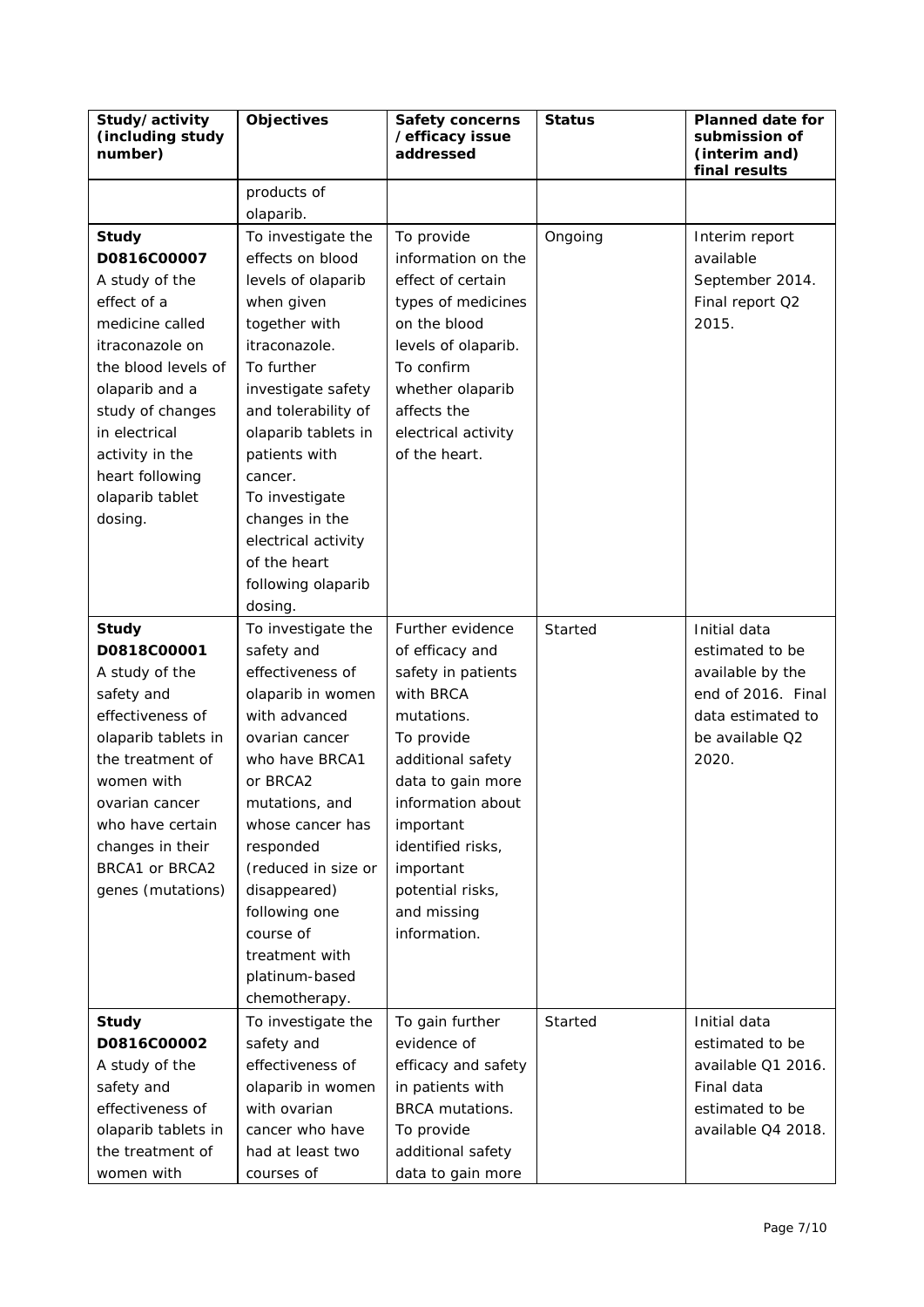| Study/activity<br>(including study<br>number) | Objectives          | <b>Safety concerns</b><br>/efficacy issue<br>addressed | <b>Status</b> | <b>Planned date for</b><br>submission of<br>(interim and)<br>final results |
|-----------------------------------------------|---------------------|--------------------------------------------------------|---------------|----------------------------------------------------------------------------|
| ovarian cancer                                | treatment with      | information about                                      |               |                                                                            |
| who have certain                              | platinum-based      | important                                              |               |                                                                            |
| changes in their                              | chemotherapy and    | identified risks,                                      |               |                                                                            |
| BRCA1 or BRCA2                                | whose cancer has    | important                                              |               |                                                                            |
| genes (mutations)                             | responded           | potential risks,                                       |               |                                                                            |
|                                               | (reduced in size or | and missing                                            |               |                                                                            |
|                                               | disappeared) to     | information.                                           |               |                                                                            |
|                                               | the most recent     |                                                        |               |                                                                            |
|                                               | course of           |                                                        |               |                                                                            |
|                                               | chemotherapy.       |                                                        |               |                                                                            |
| <b>Study</b>                                  | To investigate the  | To gain further                                        | Planned       | Initial data                                                               |
| D0816C0000X                                   | safety and          | evidence of                                            |               | estimated to be                                                            |
| A phase IV, open                              | effectiveness of    | efficacy and safety                                    |               | available Q1 2018.                                                         |
| label, single arm,                            | olaparib tablets in | in patients with                                       |               | Final data                                                                 |
| non randomised,                               | women with          | somatic (acquired)                                     |               | estimated to be                                                            |
| multicentre study                             | ovarian cancer      | or germline                                            |               | available Q3 2018.                                                         |
| to assess the                                 | who have            | (inherited) BRCA                                       |               |                                                                            |
| efficacy and safety                           | previously          | mutations.                                             |               |                                                                            |
| of olaparib                                   | responded to        | To provide                                             |               |                                                                            |
| maintenance                                   | platinum based      | additional safety                                      |               |                                                                            |
| monotherapy in                                | chemotherapy.       | data to gain more                                      |               |                                                                            |
| patients with                                 | Patients to be      | information about                                      |               |                                                                            |
| relapsed platinum                             | enrolled in the     | important                                              |               |                                                                            |
| sensitive ovarian                             | study are those     | identified risks,                                      |               |                                                                            |
| cancer who are in                             | who carry a BRCA    | important                                              |               |                                                                            |
| complete or                                   | mutation.           | potential risks,                                       |               |                                                                            |
| partial response                              |                     | and missing                                            |               |                                                                            |
| following platinum                            |                     | information.                                           |               |                                                                            |
| based                                         |                     |                                                        |               |                                                                            |
| chemotherapy and                              |                     |                                                        |               |                                                                            |
| who carry loss of                             |                     |                                                        |               |                                                                            |
| function germline                             |                     |                                                        |               |                                                                            |
| or somatic BRCA                               |                     |                                                        |               |                                                                            |
| mutation(s).                                  |                     |                                                        |               |                                                                            |
| <b>Study</b>                                  | To investigate the  | Further evidence                                       | Started       | Final data                                                                 |
| D0810C00019                                   | safety and          | of efficacy and                                        |               | estimated to be                                                            |
| A study of the                                | effectiveness of    | safety in somatic                                      |               | available middle of                                                        |
| safety and                                    | olaparib in women   | BRCA (germline                                         |               | 2017.                                                                      |
| effectiveness of                              | with ovarian        | and somatic                                            |               |                                                                            |
| olaparib (capsule)                            | cancer who have     | patients).                                             |               |                                                                            |
| in the treatment                              | had at least two    | To provide                                             |               |                                                                            |
| of women with                                 | courses of          | additional safety                                      |               |                                                                            |
| ovarian cancer                                | treatment with      | data to gain more                                      |               |                                                                            |
| that is sensitive to                          | platinum-based      | information about                                      |               |                                                                            |
| platinum                                      | chemotherapy and    | important                                              |               |                                                                            |
| chemotherapy                                  | whose cancer has    | identified risks,                                      |               |                                                                            |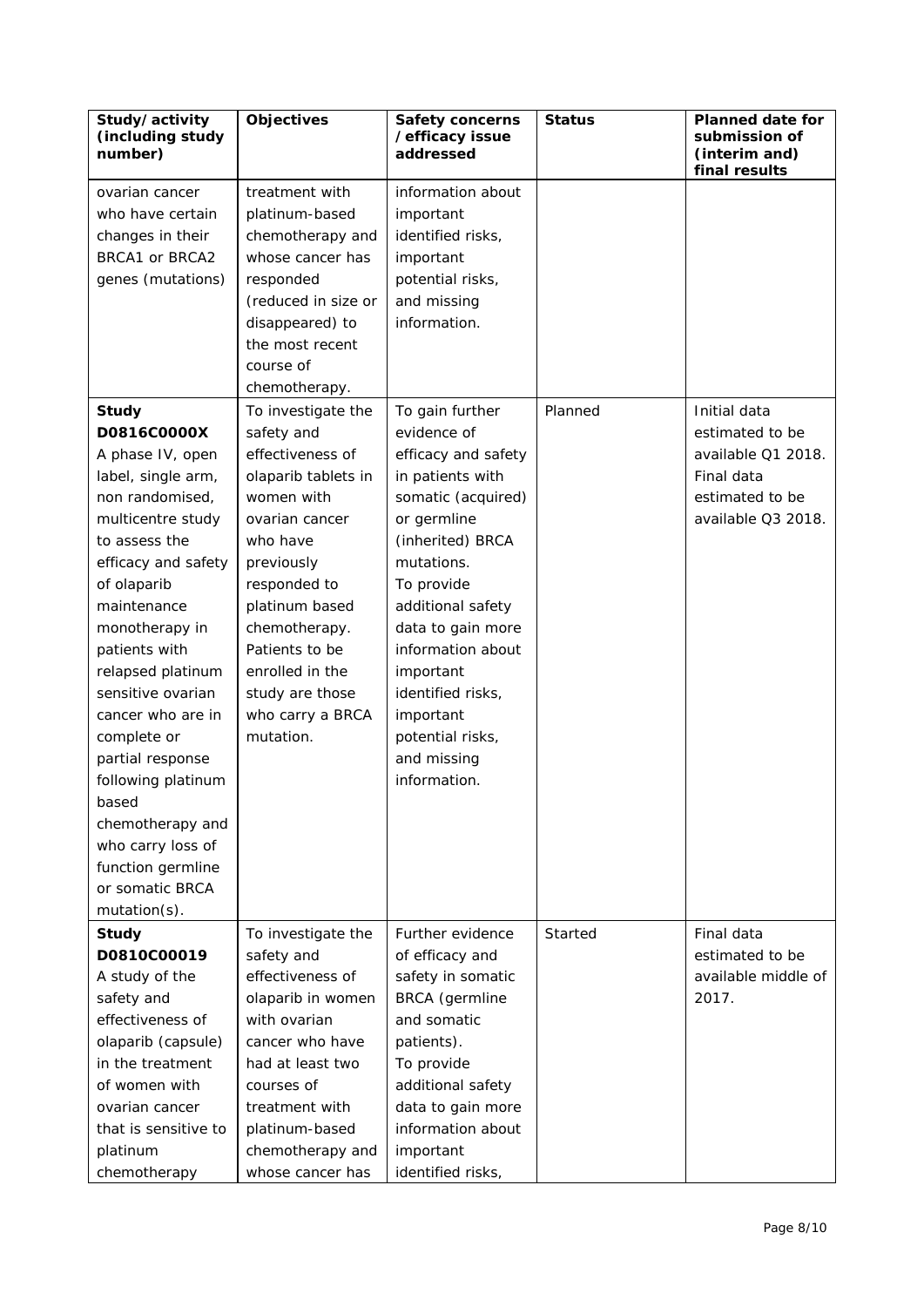| Study/activity<br>(including study<br>number) | <b>Objectives</b>      | <b>Safety concerns</b><br>/efficacy issue<br>addressed | <b>Status</b> | <b>Planned date for</b><br>submission of<br>(interim and)<br>final results |
|-----------------------------------------------|------------------------|--------------------------------------------------------|---------------|----------------------------------------------------------------------------|
| following                                     | responded              | important                                              |               |                                                                            |
| treatment with 2                              | (reduced in size or    | potential risks,                                       |               |                                                                            |
| or more platinum                              | disappeared) to        | and missing                                            |               |                                                                            |
| containing                                    | the most recent        | information.                                           |               |                                                                            |
| treatments                                    | course of              |                                                        |               |                                                                            |
|                                               | chemotherapy.          |                                                        |               |                                                                            |
| D081CC00006                                   | To investigate if      | To provide                                             | Started       | Initial data                                                               |
| A study of the                                | olaparib can           | additional safety                                      |               | estimated to be                                                            |
| safety and                                    | reduce the risk of     | data to gain more                                      |               | available middle of                                                        |
| effectiveness of                              | breast cancer          | information about                                      |               | 2020, final data                                                           |
| olaparib tablets                              | coming back once       | important                                              |               | 2028.                                                                      |
| compared with                                 | all standard           | identified risks,                                      |               |                                                                            |
| placebo (an                                   | adjuvant               | important                                              |               |                                                                            |
| inactive                                      | anticancer             | potential risks,                                       |               |                                                                            |
| medication that                               | treatments have        | and missing                                            |               |                                                                            |
| looked identical to                           | finished.              | information.                                           |               |                                                                            |
| the olaparib                                  |                        |                                                        |               |                                                                            |
| tablet) in reducing                           |                        |                                                        |               |                                                                            |
| the risk of breast                            |                        |                                                        |               |                                                                            |
| cancer coming                                 |                        |                                                        |               |                                                                            |
| back in women                                 |                        |                                                        |               |                                                                            |
| who have certain                              |                        |                                                        |               |                                                                            |
| changes in their                              |                        |                                                        |               |                                                                            |
| BRCA1 or BRCA2                                |                        |                                                        |               |                                                                            |
| genes (mutations)                             |                        |                                                        |               |                                                                            |
| and have a type of                            |                        |                                                        |               |                                                                            |
| cancer known as                               |                        |                                                        |               |                                                                            |
| 'Her2 negative                                |                        |                                                        |               |                                                                            |
| (triple negative                              |                        |                                                        |               |                                                                            |
| breast cancer).                               |                        |                                                        |               |                                                                            |
| D0819C00003                                   | To investigate the     | To provide                                             | Started       | Initial data                                                               |
| A study of the                                | safety and             | additional safety                                      |               | estimated to be                                                            |
| safety and                                    | effectiveness of       | data to gain more                                      |               | available Q3 2016,                                                         |
| effectiveness of                              | olaparib compared      | information about                                      |               | final data early                                                           |
| olaparib tablets                              | to the physician's     | important                                              |               | 2018.                                                                      |
| compared with the                             | choice of              | identified risks,                                      |               |                                                                            |
| doctor's choice of                            | chemotherapy           | important                                              |               |                                                                            |
| chemotherapy                                  | (capecitabine,         | potential risks,                                       |               |                                                                            |
| treatment in the                              | vinorelbine or         | and missing                                            |               |                                                                            |
| treatment of                                  | eribulin) in women     | information.                                           |               |                                                                            |
| women with                                    | with metastatic        |                                                        |               |                                                                            |
| metastatic breast                             | breast cancer who      |                                                        |               |                                                                            |
| cancer who have                               | have BRCA1 or          |                                                        |               |                                                                            |
| certain changes in                            | <b>BRCA2</b> mutations |                                                        |               |                                                                            |
| their BRCA1 or                                | who have not had       |                                                        |               |                                                                            |
| BRCA2 genes                                   | more than 2            |                                                        |               |                                                                            |